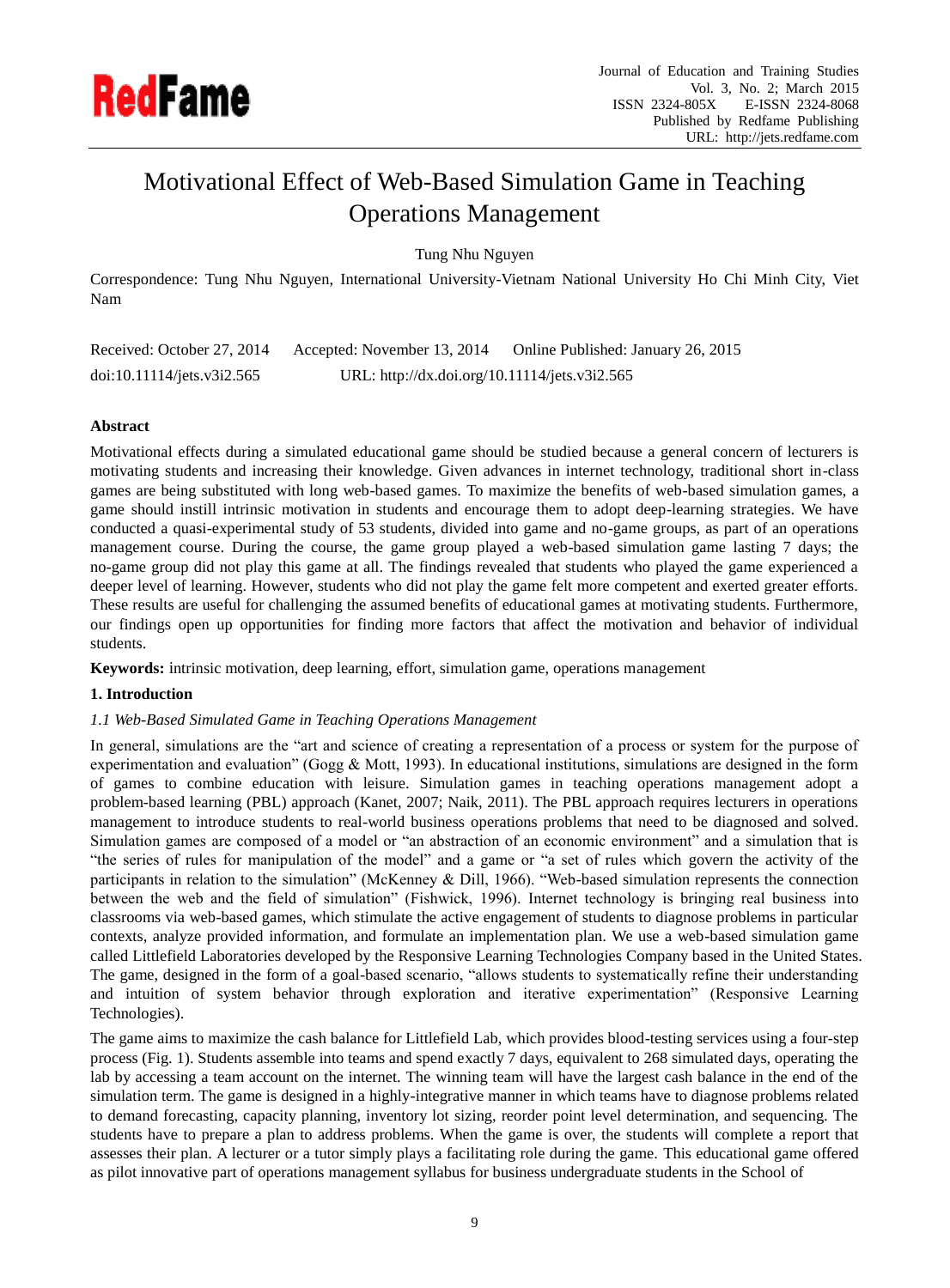

Business - International University – Vietnam National University from 2012 to 2014.

Figure 1. Production Process of the Littlefield Laboratories (Source: Responsive Learning Technologies)

## *1.2 Study Objective*

The objective of the study is to assess the impact of the web-based simulated game practiced in operations management courses on students' intrinsic motivation and their use of deep learning strategy at university level in Vietnam. This impact is also compared to that of no-game conventional teaching approach. The findings of the study will confirm or reject the benefits of this game in generating positive study behavior, i.e. high motivation, hence the game could be proposed as official part supplement to the current syllabus or a more suitable game design could be recommended for motivating students.

# *1.3 Significance of the Study*

The web-based simulated game for operations management used for this study was for the first time applied in a university in Vietnam, as confirmed by the game provider Reponsive Learning Technologies Co. To assess its impact on the degree of student-perceived benefits is very necessary because the assessment results of this pilot innovative can be used to justify future investments made by the researcher's university in this educational game and serve as a pilot demonstration for other Vietnam's universities and institutes to adopt or adapt. The focus of this evaluation is motivational effect because it is believed that highly-motivated students would be more likely to be engaged in the learning process.

#### *1.4 Relevant Literature*

#### 1.4.1 The Impact of Gaming on Students' Intrinsic Motivation

The intrinsic motivation of a person stems from his or her feelings of competency, personal development, and self-control experience in his or her work, which arises from within (Ryan & Deci, 2000). Many empirical studies have found that games enhance student motivation, including competence, interest or curiosity, and efforts (Burguillo, 2010; Cordova & Lepper, 1996; Tuzun, Yilmaz-Sollu, Karakus, Inal, & Kizilkaya, 2008). Vos Meijden Denessen (2011) found that the students who learned in the game-based learning environment demonstrated statistically significantly higher levels of intrinsic motivation than those who learned in a traditional school environment.

1.4.2 The Impact of Gaming on Deep Learning Strategy Use and Achievement

An educational game should aim to have its players adopt deeper learning strategies. During the game, players are forced to confront specific problems that they must overcome if they wish to achieve the goal of the game. Students accordingly have to develop deep learning strategies rather than just surface learning (Biggs, 1993; Vos Meijden Denessen, 2011). Surface-learning students who just memorize information have difficulty solving the hard problems of the game; it is necessary to analyze information by "linking it to already known concepts and principles, and leads to long-term retention of concepts (i.e. longer memory) so that they can be used for problem-solving in unfamiliar contexts" (Vos Meijden Denessen, 2011). Game-based learning can be an effective learning environment for increasing students' levels of deep learning, by critical thinking, problem-solving, decision-making, knowledge transfer and meta-analytic skills (Gee, 2003; Kirriemuir & MacFarlane, 2004; Wideman et al., 2007).

1.4.3 Problem-Based Learning (PBL) in Web-Based Simulation Games in Operations Management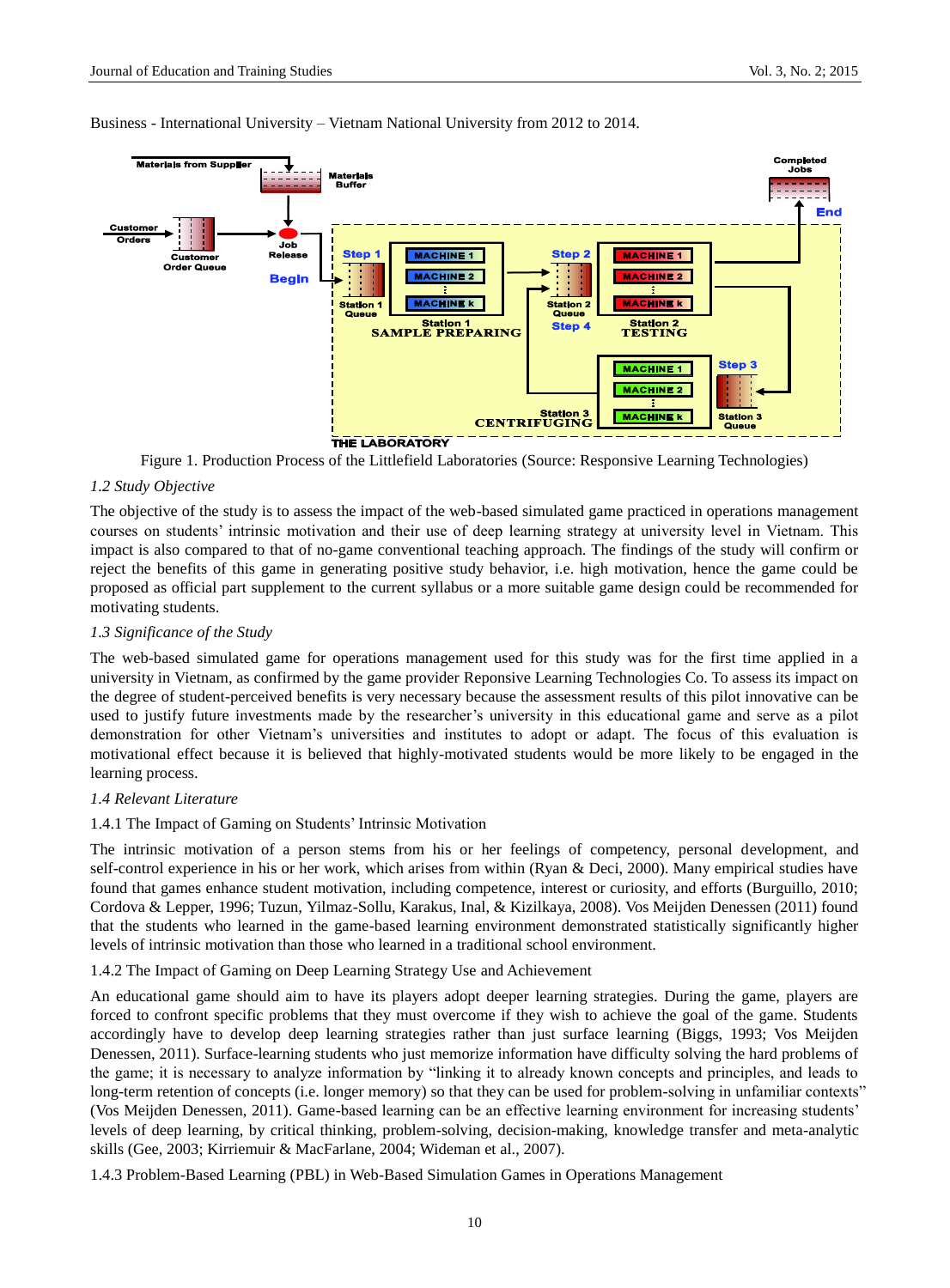The difference in teaching methodologies between traditional and PBL approaches is highlighted by the statement that "the traditional approach centers on lectures given by well-trained teachers who are expert in the field, while the PBL approach is based on small groups of students working on tasks under the guidance of a well-trained tutor who is not necessarily an expert in the field to be studied" (Keizer, 1995). The PBL approach challenges teams of students to work together to solve business problems. The role of the instructor is to facilitate the students (Kanet, 2007). The "experiential PBL orientation" and simulation game will ensure a "competition" among teams and serve as a motivation for learning. Nadik et al. (2011) used a supply chain game developed by Responsive Learning Technologies Co., in an operations management course, and assessed students' perceptions of their attitudes toward the game. This web-based simulation game adopts the PBL approach by integrating requirements for decision making on strategic, tactical, and operational levels in supply chain management. Decision topics include demand forecasting, location, lot sizing, reorder point, and capacity planning, among others. The findings of a post-game survey revealed that half or more of the responding students agreed or strongly agreed that the game increased their skills for forecasting, making decisions in inventory planning, working as a team member, and making group decisions. In addition, 72% of students perceived that playing the game required more time and effort compared with similar activities in other courses.

Nevertheless, some studies showed conflicting results about the effects of web-based simulation games. A study conducted by IBM revealed that after a game on the internet "most participants did not express interest in websites that involved active interaction with the content or other people" and that the "users interacted relatively infrequently with the [online] tours, and the less they interacted, the more they reported feeling engaged and entertained by the experience." (Karat et al., 2001). These findings mean that students may be more interested in passive learning than in a highly collaborative team game. Since the Littlefield Lab simulation game is a team game on the internet, played for the first time at an English-speaking university in Vietnam, it is necessary to evaluate the game's impact on the students' learning process. The objectives of this study – to assess motivational effects – address that intention.

## **2. Method**

#### *2.1 Research Design*

The experiment as conducted quantitatively at the School of Business – International University – Vietnam National University in Ho Chi Minh City, Vietnam. The game-learning condition was conducted in summer 2014 and the no-game condition was offered in spring 2014. A total of 53 students in game and no-game learning conditions responded to an online survey questionnaire. For the game condition, an operations management course taught in summer 2014 employed a web-based simulation game designed by Responsive Learning Technologies Co. The students were sent an email with a link to an online survey form after they had completed 7 days of playing the game. Twenty-nine students completed the survey form. The no-game group, after completing the operations management course in spring 2014, did not play the web-based simulation game. Instead, they were assigned problem textbooks and in-class exercises. A total of 24 students in the no-game group answered the online survey questionnaire.

#### *2.2 Instruments*

A 5-point Likert scale was used to measure intrinsic motivation and deep learning strategy use (1 = strongly disagree; 2  $=$  disagree; 3  $=$  neutral; 4  $=$  agree; 5  $=$  strongly agree). The survey question items were adopted from the motivation model of Vos et al. (2011). Intrinsic motivation is composed of three dimensions: competence (4 items), interest in study (4 items), and efforts (4 items). Deep-learning strategy use is composed of 4 items.

#### *2.3 Data Collection and Analysis Process*

After the no-game group finished their operations management course, they were asked to complete the online survey form. For the game group, game teams had one week for playing the game and one week for their final report preparation. In the second week, team members were sent an email with a link to the online survey. The data analysis process included a reliability scale test and analysis of covariance.

#### **3. Results**

#### *3.1 Descriptive Statistics*

# 3.1.1 Perceived Judgment on Motivation and Deep-Learning Strategy during the Game

Table 1 lists perceived intrinsic motivation during the game. On the one hand, less than a half of the students agreed or strongly agreed that the game produced competence and interest. On the other hand, some students disagreed or strongly disagreed with that fact. Concretely, 24.1-37.9% disagreed or strongly disagreed that the game made them competent and 13.8% disagreed that playing the game was quite enjoyable. In terms of efforts, the students' perceptions on the motivational effects of the game were more positive. More than a half of the students (51.7%) agreed or strongly agreed that the game made them do their best. Only maximum 13.8% of students did not perceive that they exerted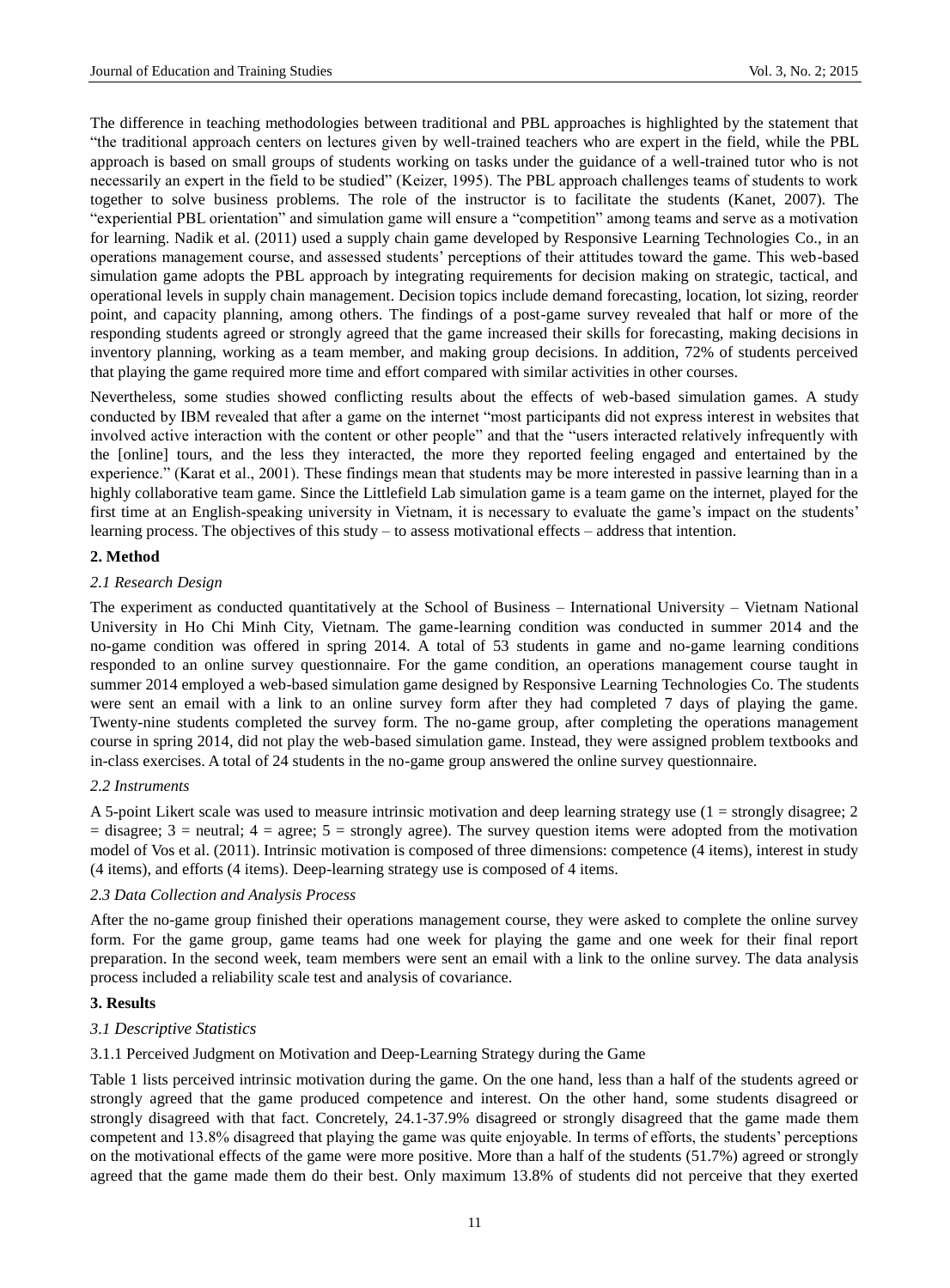significant effort during the game. In general, more students believed that the game forced them try their best than the number of students who disagreed with that fact. In terms of deep-learning strategy use, Table 1 showed that the students perceived that playing the game they adopted deeper learning strategy. Concretely, 41.4–55.2% of students agreed or strongly agreed that the game made them study more thoroughly; 6.9–37.9% of students disagreed or strongly disagreed with that fact.

Table 1. Students' perceptions on post-game competence, interest, effort and deep-learning strategy use

|                                                                        | Strongly |          |         |       | Strongly |
|------------------------------------------------------------------------|----------|----------|---------|-------|----------|
|                                                                        | disagree | Disagree | Neutral | Agree | agree    |
| Construct                                                              | $(\%)$   | $(\%)$   | (%)     | (% )  | $(\%)$   |
| Competence (Cronbach's alpha = $0.902$ )                               |          |          |         |       |          |
| F1. I think I was good at playing the game                             | 10.3     | 27.6     | 27.6    | 27.6  | 6.9      |
| F2. I think I did pretty well at playing the game, compared to others  | 6.9      | 31.0     | 24.1    | 31.0  | 6.9      |
| F3. I am satisfied with my performance at playing the game             | 0.0      | 24.1     | 41.4    | 34.5  | 0.0      |
| F4. I am pretty skilled at playing the game                            | 10.3     | 20.7     | 37.9    | 20.7  | 10.3     |
| Interest (Cronbach's alpha = $0.864$ )                                 |          |          |         |       |          |
| G1. I think playing the game was quite enjoyable                       |          | 13.8     | 44.8    | 31.0  | 10.3     |
| G2. I think playing the game was very interesting                      | 3.4      | 10.3     | 44.8    | 17.2  | 24.1     |
| G3. While I was playing the game I often thought about how much I      | 3.4      | 10.3     | 41.4    | 27.6  | 17.2     |
| enjoyed it                                                             |          |          |         |       |          |
| G4. I think playing the game was boring                                | 10.3     | 48.3     | 20.7    | 17.2  | 3.4      |
| Effort (Cronbach's alpha = $0.857$ )                                   |          |          |         |       |          |
| H1. I did my best while I was playing the game                         | 3.4      | 10.3     | 34.5    | 27.6  | 24.1     |
| H2. I tried very hard to well play the game.                           | 3.4      | 3.4      | 51.7    | 27.6  | 13.8     |
| H3. It was important to me to play well the game                       | 3.4      | 6.9      | 37.9    | 41.4  | 6.9      |
| H4. I put much effort in playing the game.                             |          | 13.8     | 41.4    | 27.6  | 17.2     |
| Deep-learning Strategy Use                                             |          |          |         |       |          |
| (Cronbach's alpha = $0.784$ )                                          |          |          |         |       |          |
| I1. I found playing this game interesting and want to spend extra time | 13.8     | 6.9      | 41.4    | 27.6  | 10.3     |
| trying to play more games                                              |          |          |         |       |          |
| I2. While playing this game, I asked myself questions to check whether |          | 6.9      | 37.9    | 41.4  | 13.8     |
| I understood the problems of the game assignment.                      |          |          |         |       |          |
| I3. I want to spend free time playing these kinds of games             | 10.3     | 27.6     | 20.7    | 27.6  | 13.8     |
| I4. I thought playing this game was instructive                        |          | 13.8     | 41.4    | 37.9  | 6.9      |

*Note:* The purpose of the question item G4 ("I think playing the game was boring.") is to check the response reliability or consistency. When processed in SPSS software, the values of this variable were reversed to be consistent with other measures in the group of interest (i.e., 1 becomes 5; 2 becomes 4). The reliability test results showed that all of the constructs are reliable (Cronbach's alpha > 0.7).

3.1.2 Compared Mean Scores between Game and No-Game Conditions

Table 2. Comparison of group mean scores for game and no-game conditions

|                            |        |        | No-game Condition | <b>Game Condition</b> |        |
|----------------------------|--------|--------|-------------------|-----------------------|--------|
|                            |        | Mean   | SD                | Mean                  | SD.    |
| Competence                 | Male   | 3.3889 | 0.9109            | 3.2500                | 1.1180 |
|                            | Female | 3.4667 | 0.4364            | 2.8529                | 0.8797 |
| Interest                   | Male   | 3.0000 | 0.6614            | 3.2500                | 1.0113 |
|                            | Female | 3.3333 | 0.4479            | 3.5588                | 0.7475 |
| Effort                     | Male   | 3.5000 | 0.6614            | 3.4167                | 0.7638 |
|                            | Female | 3.6833 | 0.4479            | 3.4168                | 0.9880 |
| Deep learning strategy use | Male   | 3.1389 | 0.7512            | 3.2083                | 0.9405 |
|                            | Female | 2.9833 | 0.3467            | 3.4706                | 0.8380 |

Table 2 shows that the average competence score of the game group was lower than that of the no-game group for both males and females  $(3.39 > 3.25; 3.47 > 2.85)$ . However, the average interest score of the game group was higher than that of no-game group for both sexes, showing that the learning environment integrated with the game is more interesting (3.00 < 3.25; 3.33 < 3.55). The average effort score of the game group was lower than that of the no-game group for both sexes  $(3.50 > 3.41; 3.68 > 3.41)$ . Lastly, we noted that the mean score of the deep-learning strategy use in the game group was better that that of the no-game group for both sexes  $(3.13 < 3.20; 2.98 < 3.47)$ , indicating that the game assignment was challenging enough to require the game players to concentrate deeply on their study, as opposed to simply completing textbook problems.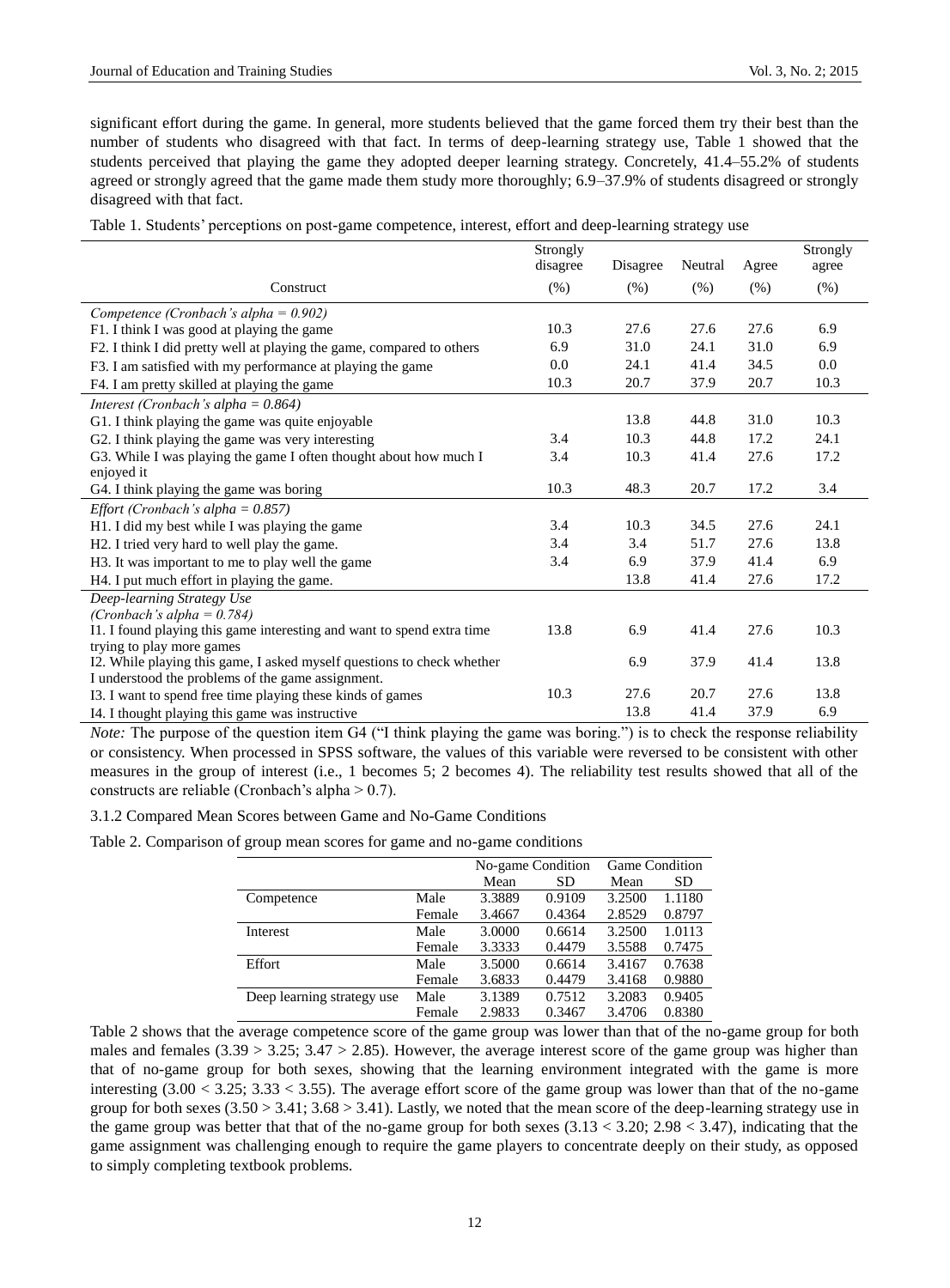## 3.1.3 Correlation between Pre-Game and Post-Game Scales

The pre-game question items measure the students' general intrinsic motivation and deep-learning strategy use, based on their previous schooling experience; the post-game question items measure the students' specific intrinsic motivation and deep-learning strategy use, based on the game or no-game condition. To test the measurement stability of the questionnaire used, we calculated Pearson's correlations. The correlation calculations showed that post-game competence, effort, and deep-learning strategy use were significantly correlated with pre-game competence, effort, and deep-learning strategy use (competence  $r = 0.52$ , p <0.01; effort  $r = 0.45$ , p < 0.01; strategy  $r = 0.59$ , p < 0.01). Only the "interest" measure did not show a significant correlation before and after the game  $(r = 0.22, p > 0.01)$ . The correlations showed that there was consistency in motivation and strategy use in students. In other words, if a student is motivated in his studies in general, he will also be motivated during the game. The next analysis of covariance was to test the significance of the impact of the pre-game motivation scales and strategy use on the post-game motivation scales and strategy use.

## *3.2 Analysis of Covariance*

In this experimental study, we assessed the effects of learning conditions (game and no-game) on student intrinsic motivation by comparing the average post-game intrinsic motivation score (competence, interest, effort) and the average post-game score of deep-learning strategy use in the two groups, controlling the effects of student pre-game motivation and strategy use. Analyses of covariance (ANCOVA) were performed with post-game motivation and strategy use scores as dependent variables and the pre-game scores as covariates.

3.2.1 Impact of Learning Condition on Post-Game Deep-Learning Strategy Use

Table 3 lists the ANCOVA with the post-game deep-learning strategy score as a dependent variable, the pre-game strategy score as a covariate, and the learning game condition as a factor. The ANCOVA results show a product of condition and pre-game strategy,  $F(1.123) = 0.329 > 0.05$ , meaning that there is no interaction effect between these two variables. Table 3 shows that there is a significant difference in mean scores for strategy use between the two condition groups ( $p = 0.027 < 0.05$ ). The higher mean score is in favor of game condition (Table 2).

| Table 3. ANCOVA Result for post-game deep-learning strategy use |  |  |
|-----------------------------------------------------------------|--|--|
|                                                                 |  |  |

| Source                                          | Type III Sum of Squares                          | df | Mean Square | $\mathbf{F}$                  | Sig.                 | Partial Eta Squared |  |
|-------------------------------------------------|--------------------------------------------------|----|-------------|-------------------------------|----------------------|---------------------|--|
| Corrected Model                                 | 10.601a                                          |    | 5.300       | 18.068                        | .000                 | .420                |  |
| Intercept                                       | .096                                             |    | .096        | .326                          | .571                 | .006                |  |
| Pre-game strategy                               | 9.713                                            |    | 9.713       | 33.108                        | .000                 | .398                |  |
| Condition                                       | 1.525                                            |    | 1.525       | 5.200                         | .027                 | .094                |  |
| Error                                           | 14.668                                           | 50 | .293        |                               |                      |                     |  |
| Total                                           | 562.563                                          | 53 |             |                               |                      |                     |  |
| Corrected Total                                 | 25.269                                           | 52 |             |                               |                      |                     |  |
| a. R Squared = .420 (Adjusted R Squared = .396) |                                                  |    |             |                               |                      |                     |  |
| $\sim$ $\sim$ $\sim$ $\sim$<br>$\mathbf{A}$     | $\sim$ $\sim$ $\sim$ $\sim$ $\sim$ $\sim$ $\sim$ |    | $\sim$      | $\mathbf{v}$ and $\mathbf{v}$ | $\sim$ $\sim$ $\sim$ |                     |  |

3.2.2 Impact of Learning Condition on Post-Game Motivation (Competence, Interest, Effort)

Table 4 shows the ANCOVA with the post-game intrinsic motivation score as a dependent variable, the pre-game motivation score as a covariate, and the learning game condition as a factor. The pre-game competence and learning condition predict post-game competence (Table 4). However, with pre-game competence as a covariate, the product of pre-game competence and learning condition is also significant  $(F(5.620) = 0.022 < 0.05)$ , meaning that an interaction effect exists between these two variables. In "interest," there is no significant difference in mean scores between the two condition groups ( $p = 0.179 > 0.05$ ) and pre-game interest, the covariate does not influence the post-game interest ( $p =$  $0.070 > 0.05$ ). In "effort," there is no significant difference in effort scores between the groups (p = 0.569 > 0.05) and ANCOVA revealed that the pre-game effort is significantly related to the post-game effort ( $p = 0.001 < 0.05$ ).

Table 4. ANCOVA for post-game intrinsic motivation

|           | post-game competence |    |        |      | post-game interest |    |        |       | post-game effort |    |        |      |
|-----------|----------------------|----|--------|------|--------------------|----|--------|-------|------------------|----|--------|------|
|           | Type III Sum         |    |        |      | Type III Sum       |    |        |       | Type III Sum     |    |        |      |
| Source    | of Squares           | df | F      | Sig. | of Squares         | df | F      | Sig.  | of Squares       | df | F      | Sig. |
| Corrected | 11.840a              | 2  | 12.574 | .000 | 2.776a             |    | 2.271  | .114  | 5.295a           | 2  | 6.497  | .003 |
| Model     |                      |    |        |      |                    |    |        |       |                  |    |        |      |
| Intercept | 1.104                |    | 2.346  | .132 | 9.466              |    | 15.488 | .000. | 7.184            |    | 17.629 | .000 |
| condition | 2.152                |    | 4.571  | .037 | 1.137              |    | 1.861  | .179  | .134             |    | .329   | .569 |
| pre-game  | 9.425                |    | 20.017 | .000 | 2.091              |    | 3.421  | .070  | 5.123            |    | 12.571 | .001 |
| Error     | 23.542               | 50 |        |      | 30.557             | 50 |        |       | 20.375           | 50 |        |      |
| Total     | 579.063              | 53 |        |      | 622.222            | 53 |        |       | 694.313          | 53 |        |      |
| Corrected | 35.382               | 52 |        |      | 33.333             | 52 |        |       | 25.670           | 52 |        |      |
| Total     |                      |    |        |      |                    |    |        |       |                  |    |        |      |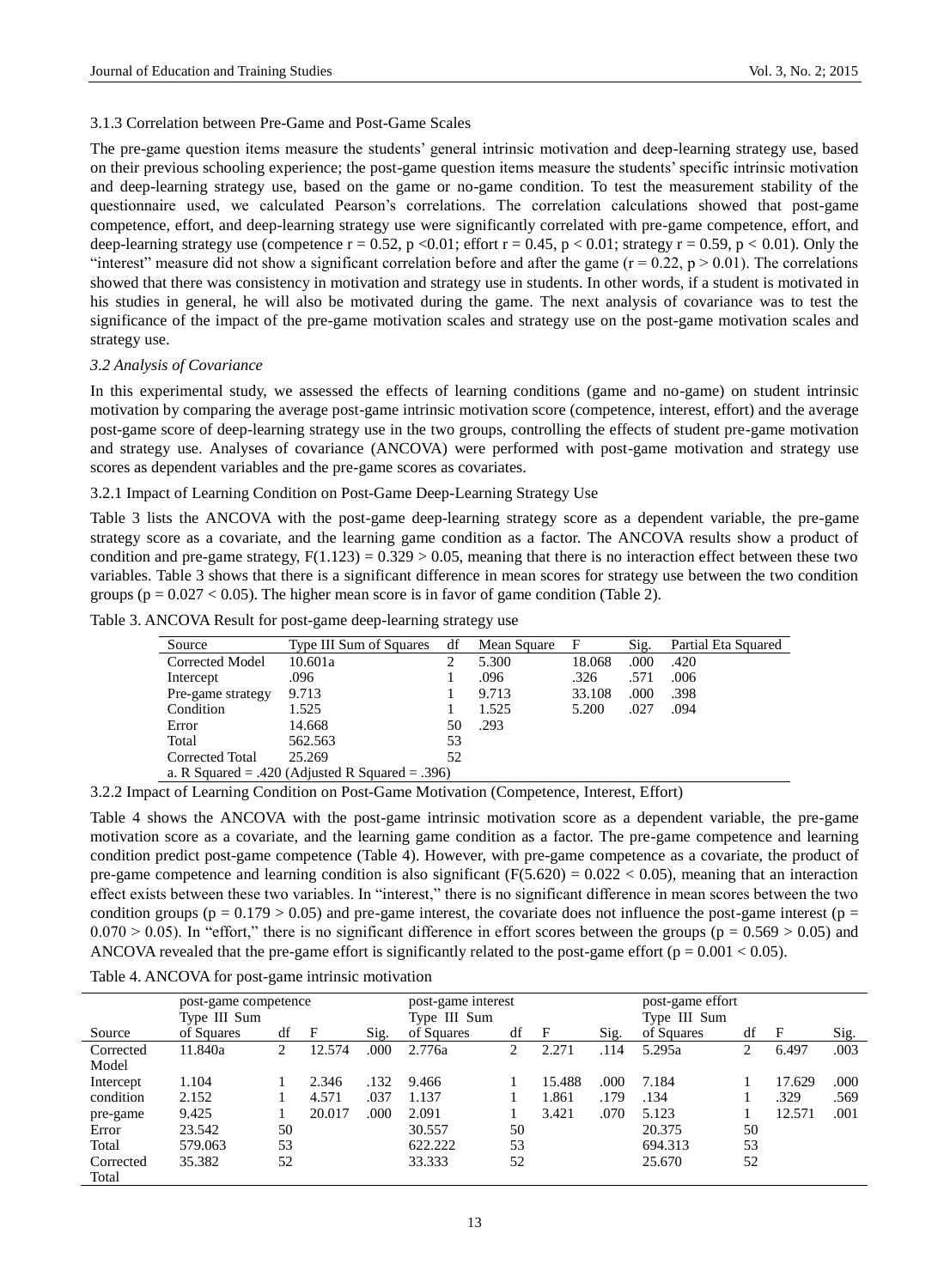| a. R Squared = $.335$ (Adjusted R Squared = $.308$ ) | a. R Squared = .083 (Adjusted R a. R Squared = .206 (Adjusted R |                  |
|------------------------------------------------------|-----------------------------------------------------------------|------------------|
|                                                      | Squared = $.047$ )                                              | $Squared = .175$ |

# **4. Discussion**

We used a quasi-experimental approach to examine the influence of a web-based simulation game, played in an operations management course, on student intrinsic motivation and use of deep-learning strategy. An ANCOVA technique was used to test the significance of this impact and the interaction effect between pre-game motivation and strategy use on learning conditions (game or no-game).

# *4.1 Deep-Learning Strategy Use*

We found that playing the game forced the game group to study more thoroughly than the no-game group; this difference was significant. Interaction effect testing revealed that pre-game strategy use, as a covariate, is not significantly related to post-game strategy use. This fact is a positive point from the game because it is believed that deep learning contributes to longer retention of concepts.

## *4.2 Intrinsic Motivation (Competence, Interest, Effort)*

There was no significant difference between the two condition groups in mean scores for interest and effort. The results challenged the assumed motivational advantages thought to result from the game method versus the traditional no-game method. More interestingly, the mean score in competence for the no-game group was better than that of the game group; this difference was significant.

These results surprisingly do not support the idea that the motivational effects of a game will have a positive impact on students. The students did not exert a significant effort playing the game, which may be due to several possible reasons. If students are not interested, they are not engaged and they will not exert an effort. It is also possible that the game/website design and game grading were not demanding enough to force the students to try their best. University-level students may furthermore be less interested in playing games than primary-level students. Additionally, students might not have felt competent at playing the game maybe because it could have been inconvenient or harder than just opening a textbook and doing written exercises. The learning style of each individual student may also contribute to our findings. An IBM evaluation found that students tend to be passive leisure game players, rather than frequently interacting with other team members (Karat et al., 2001). The game in this study is highly demanding in terms of team dynamics, which may explain why the students were not very interested or engaged.

There are also a number of further reasons that may explain our findings. First, a majority of the participants had not taken any quantitative courses, as confirmed in class. Since this simulation requires quantitative decision-making techniques such as forecasting and capital budgeting, students without this background may find the game particularly challenging. Second, most of the students were learning for the first time how to run a business based on maximizing profits; the majority of students were sophomores. If the game was run a second time, the students would likely perform much better. Third, since the game lasted only one week and the students played the game on their own time, the researcher could not monitor how often each of the students accessed the website to play the game. Finally, since the game represented teamwork, it is impossible to avoid social loafing, a phenomenon in which some students take advantage of the competence and efforts of other more enthusiastic students. This phenomenon may have led to the low levels of perceived competence and effort. Worse, if the keen and competent students recognized the free-riders, the more advanced students might have felt the lack of equity when all team members equally enjoyed the same team score.

#### **5. Conclusion**

The analysis results suggested that designing a web-based simulation for enriching operations management education should consider some issues such as game website attractiveness, access monitoring system, individual performance assessment. Assessment of team performance needs to be supplemented with member performance evaluation to ensure fairness in marking. The use of this simulation needs to be officially integrated in the operations management course syllabus for consistence over academic semesters. In addition, students registering operations management course should have prior knowledge on quantitative analysis so that they can apply quantitative techniques for making decisions in this simulation.

One limitation of this study is it relatively small number of participants (53). Qualitative research, with in-depth interview or focus group discussion, should be included in future studies to examine critical issues during the game. Games are believed to bring about motivational effects but this study did not provide evidence for this fact. For example, how much do good teamwork and dynamics influence team effectiveness? How does social loafing impact teamwork? Also, technological and psychological barriers need to be identified. We recommend that future research focus on the following issues. First, a Technology Acceptance Model should be used to explore factors affecting students' behavior to use the game website. Some factors, such as ease of use and perceived usefulness, are believed to be related to users'